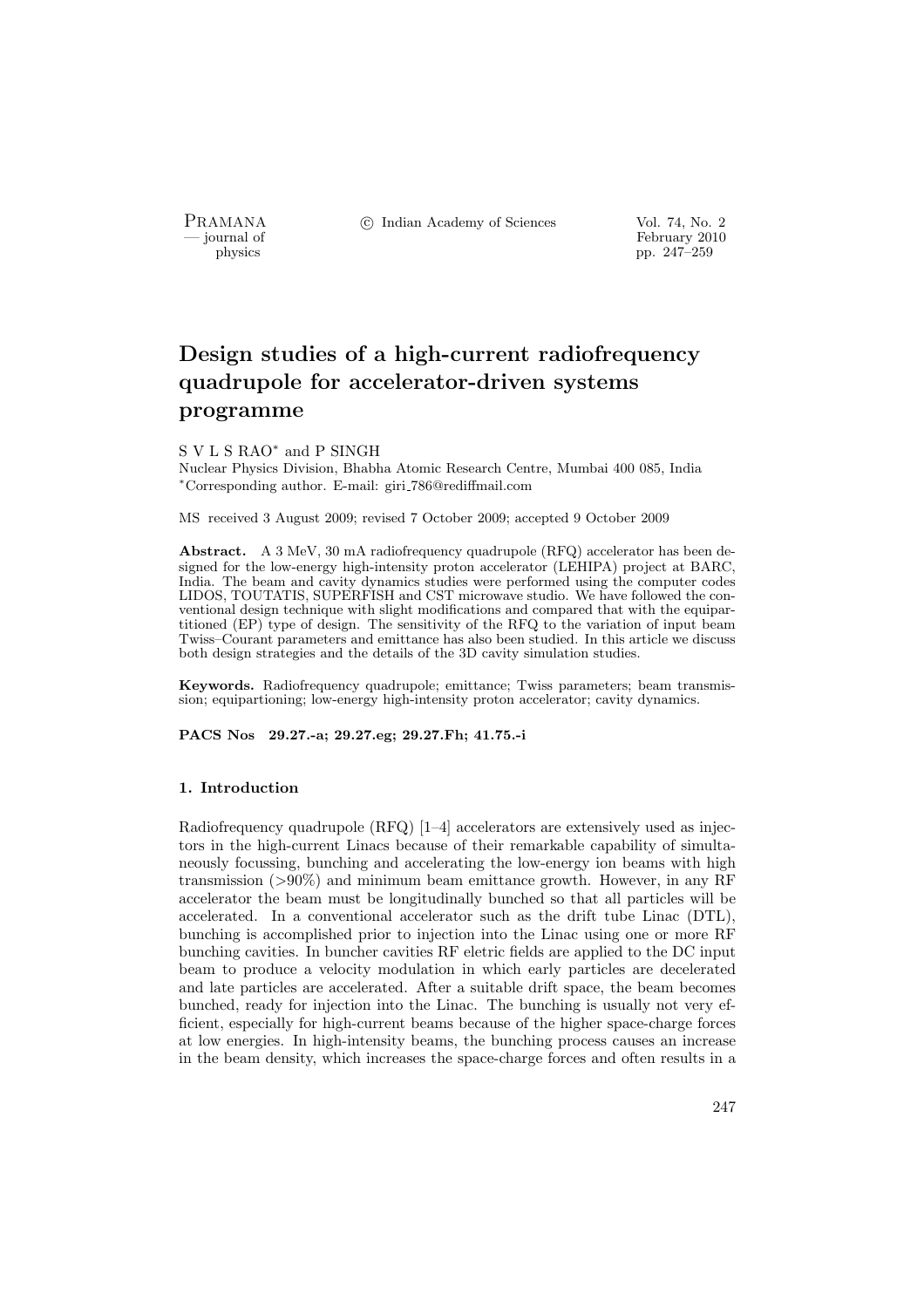blow-up of the transverse beam emittance. These are the fundamental limitations of conventional Linacs like DTL. However, the RFQ eliminates these problems by employing the adiabatic bunching process. This process increases the capture efficiency of the RFQ to nearly 100%. Because of their high capture efficiency at low energies, the RFQs suite well as a first unit of high-current RF linear accelerators in many advanced applications, such as production of radioactive ion beams [5,6], accelerator-driven systems (ADS) [7] for effective utilization of thorium resources and spallation neutron source (SNS) [8].

In view of the importance of accelerator-driven system (ADS), the R&D activity for the design and development of a 20 MeV, 30 mA CW proton accelerator (LEHIPA) as an injector to 1 GeV Linac has been initiated in BARC, India. The LEHIPA [9] mainly consists of a 50 keV ECR ion source, low energy beam transport (LEBT) line, 3 MeV radiofrequency quadrupole (RFQ) accelerator, medium energy beam transport (MEBT) line and a 20 MeV drift tube Linac (DTL).

The beam dynamics of RFQ Linacs have been extensively studied by LANL [10] and a generalized method was proposed, where RFQ was divided into four sections, namely, radial matching (RM), shaper (SH), gentle buncher (GB) and accelerator (AC) sections. In this generalized method, the focussing factor (B) and vane voltage (V) are kept consant all along the RFQ. Several design methods have been proposed by Yan et al  $[11,12]$ , Chuan Zhang et al  $[13]$  and Jameson  $[14,15]$  for minimizing the emittance growth and the resulting beam losses. We have used two different methods (generalized or conventional method with slight modifications and EP method) and made detailed studies for the design of our RFQ. The details of these studies are discussed in the following sections.

## 2. Design strategy

#### 2.1 Conventional design

In the conventional design, the RFQ is divided into four sections: RM, SH, GB and AC. In the GB section, the spatial bunch length  $(Z_b)$  and zero current phase advances in transverse and longitudinal directions ( $\sigma_{0t}$ ,  $\sigma_{0l}$ ) are kept constant. These conditions lead to the constant space charge and external forces while bunching and accelerating the beam in the GB section. The structure parameters like modulation  $(m)$  and aperture  $(a_p)$  in the GB section are generated by solving eqs  $(1)$ – $(3)$  which result from the above conditions.

$$
\beta \psi = \text{const.},\tag{1}
$$

$$
\frac{AV\sin(\phi_s)}{\beta^2} = \text{const.},\tag{2}
$$

$$
\frac{V\chi}{a_p^2} = \text{const.},\tag{3}
$$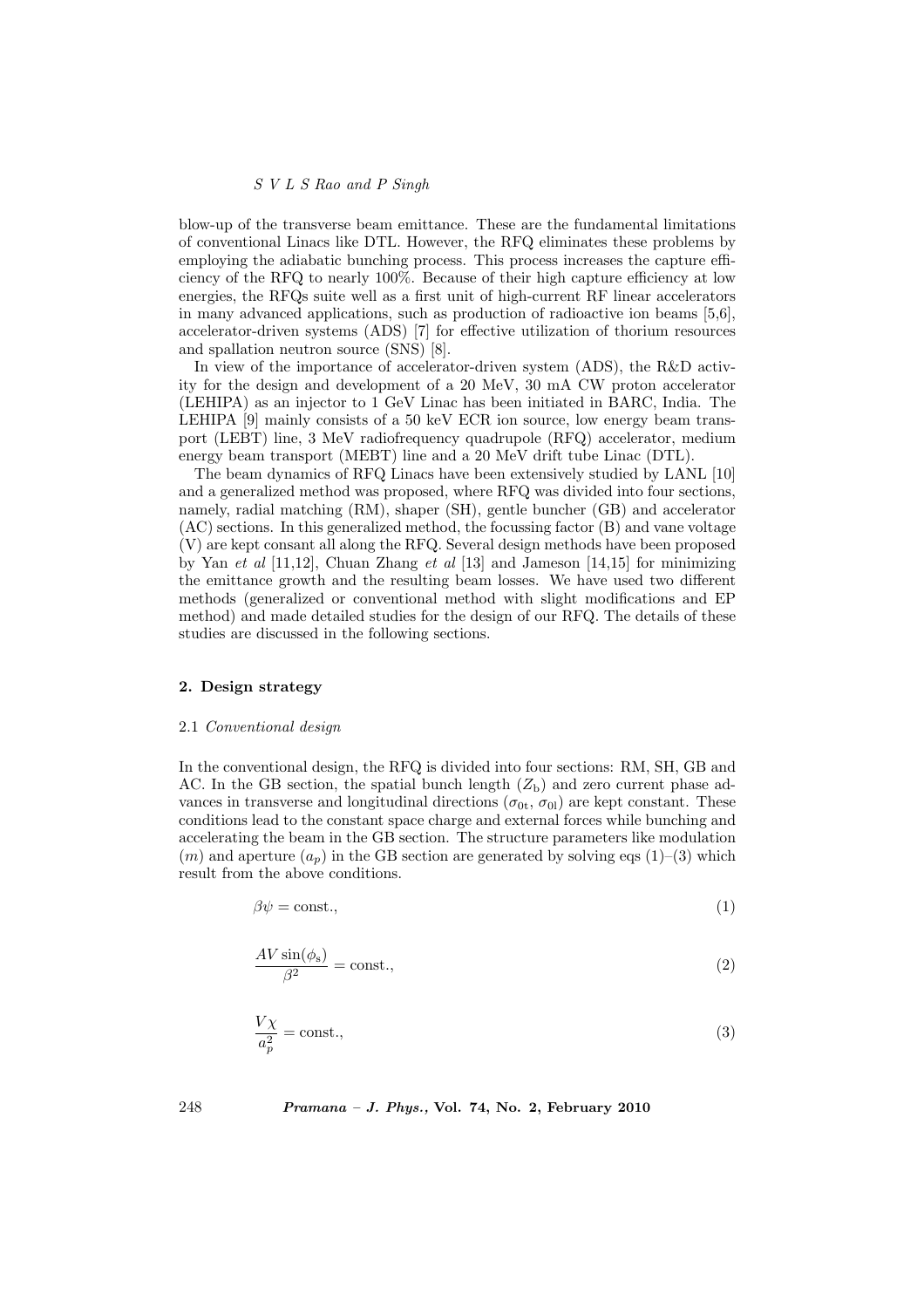## Design studies of a high-current RFQ for ADS programme

where  $\psi$  and  $a_p/\sqrt{\chi}$  are the phase width of the separatrix and average aperture radius  $(r_0)$ .

In the AC section, the acceleration efficiency  $(A)$  and modulation  $(m)$  are kept constant at values equal to those at the end of GB. In the SH section, the synchronous phase  $(\phi_s)$  and modulation  $(m)$  are linearly ramped from  $-90^\circ$  and 1 to the values at the beginning of the GB.

#### 2.2 Equipartitioned design

An equipartitioned (EP) beam [16–19] has equal transverse and longitudinal temperatures  $(T_1 = T_t)$ . For a matched bunch in a smooth-focussing system, the temperatures can be related to the r.m.s. beam widths and normalized r.m.s. emittances as

$$
\frac{T_1}{T_t} = \frac{\varepsilon_{ln}^2}{\varepsilon_{ln}^2} \frac{a^2}{(\gamma b)^2},\tag{4}
$$

where  $\varepsilon_{tn}$ ,  $\varepsilon_{ln}$  are full (100%) normalized emittances of the uniform ellipsoidal beam distribution. Here a and b denote the transverse and longitudinal beam sizes. From the envelope equations, the full current phase advances  $(\sigma_t, \sigma_l)$  are given by

$$
\sigma_{t} = \frac{\varepsilon_{tn}\lambda}{a^2\gamma},\tag{5}
$$

$$
\sigma_1 = \frac{\varepsilon_{ln} \lambda}{b^2 \gamma^3},\tag{6}
$$

where  $\lambda$  is the RF wavelength and  $\gamma$  is the relativistic factor.

The full current phase advances for a uniform ellipsoidal beam distribution are also related to the external focussing forces as

$$
\sigma_{t}^{2} = \sigma_{0t}^{2} - \frac{3Z_{0}I\lambda^{3}(1-f)}{8\pi m_{0}c^{2}a^{2}b\gamma^{3}},\tag{7}
$$

$$
\sigma_1^2 = \sigma_{01}^2 - \frac{3Z_0 I \lambda^3 f}{4\pi m_0 c^2 a^2 b \gamma^3},\tag{8}
$$

where  $Z_0 = 377 \Omega$  and form factor  $(f)$  is a function of  $\gamma b/a$ . When  $0.85 \le \gamma b/a \le 5$ then  $f = a/3\gamma b$ .

In order to have the EP beam  $\varepsilon_{ln}/\varepsilon_{tn} = \gamma b/a$ . By choosing the EP ratio,  $\varepsilon_{ln}/\varepsilon_{tn}$ , we can calculate the beam radii as a function of external forces  $(\sigma_{0t}, \sigma_{0l})$ . The phase advances are chosen based on the following constaints in order to avoid envelope instabilities [20], resonances and space-charge limits

$$
\sigma_{0t}, \sigma_{0l} \le 90^{\circ} \tag{9}
$$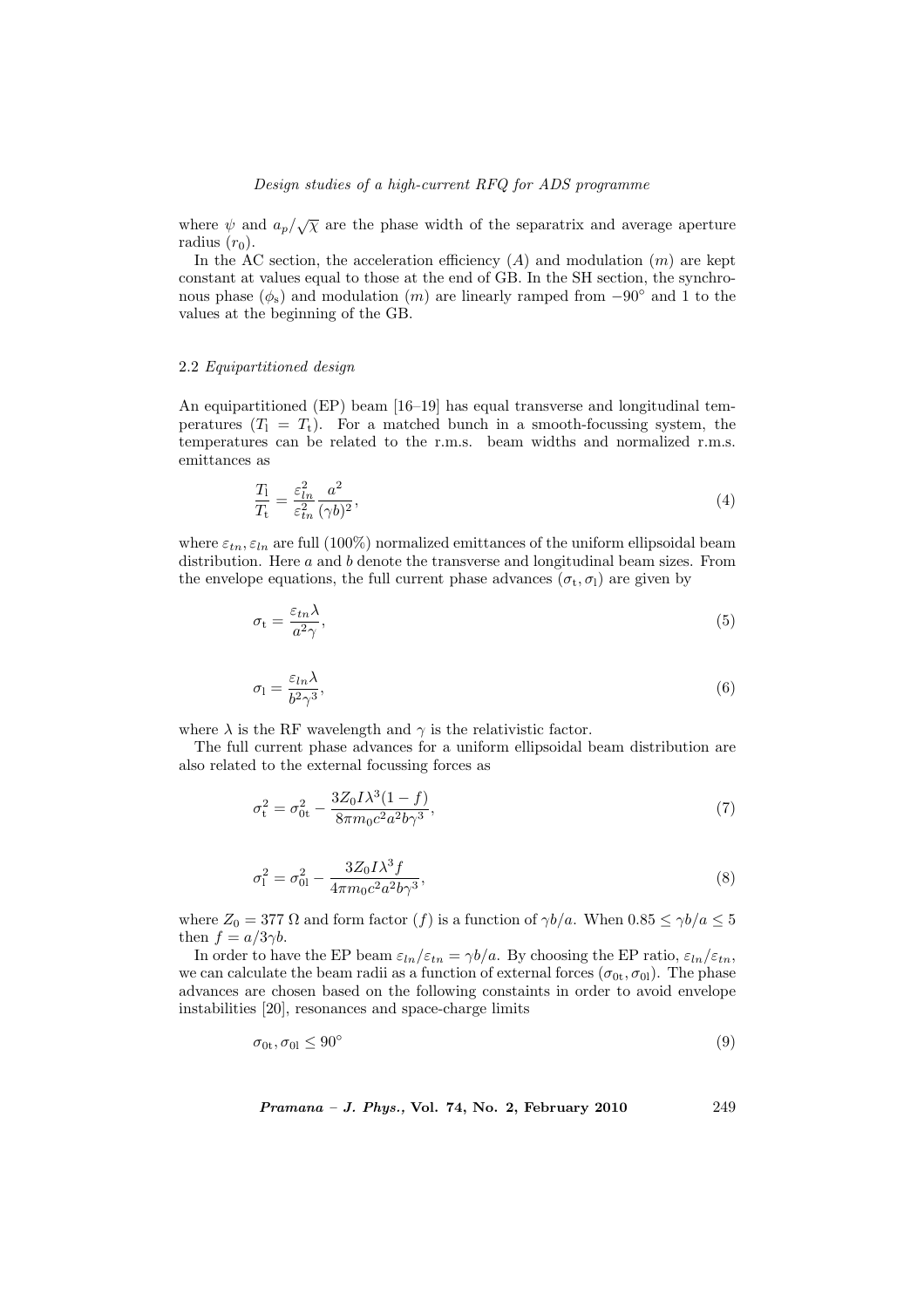$$
\frac{\sigma_{t}}{\sigma_{l}} \neq n, \frac{1}{n}(\text{where } n \text{ is an integer})
$$
\n(10)

$$
\frac{\sigma_{\rm l}}{\sigma_{\rm 0l}}, \frac{\sigma_{\rm t}}{\sigma_{\rm 0t}} > 0.4.
$$
\n
$$
\tag{11}
$$

By choosing the values of  $\sigma_{0t}$ ,  $\sigma_{0l}$  and the vane voltage  $(V)$ , one can calculate all the structure parameters using simple analytical formulae given in ref. [21].

## 3. Calculation of structure parameters for EP design

By choosing the values of  $\sigma_{0t}$  and  $\sigma_{0l}$  as a function of the velocity of the synchronous particle  $(\beta_s)$ , we can calculate the focussing factor  $(B)$  from the given equation.

$$
\mathbf{B} = 2\pi \sqrt{2\sigma_{0t}^2 + \sigma_{0l}^2}.
$$
 (12)

The vane voltage has been chosen by keeping the peak surface field  $(E<sub>s</sub>)$  less than 1.8 times the Kilpatric field  $[22]$  (<33 MV/m at 352.21 MHz) in order to avoid sparking

$$
\mathbf{Es} = \frac{\kappa V}{r_0},\tag{13}
$$

where  $\kappa$  is the field enhancement factor [23], which depends on  $\rho_t/r_0$ , modulation  $(m)$  and  $L/r_0$ , where  $\rho_t$  and L are the transverse radius of curvature and cell length  $(\beta_s \lambda/2)$  respectively.

The focussing factor  $(B)$  is related to the vane voltage  $(V)$  and the structure parameters, m and  $a_n$ , as shown in the following equations given in ref. [3]:

$$
\mathbf{B} = \frac{qV\lambda^2}{m_0 c^2 r_0^2} \tag{14}
$$

$$
r_0 = \frac{a_p}{\sqrt{\chi}}\tag{15}
$$

$$
\sigma_{0l} = \sqrt{\frac{\pi^2 A V \sin(\phi_s)}{m_0 c^2 \beta_s^2}}
$$
\n(16)

$$
A = \frac{m^2 - 1}{m^2 I_0 (2\pi a_p / \beta_s \lambda) + I_0 (2\pi m a_p / \beta_s \lambda)}
$$
(17)

$$
\chi = 1 - A I_0 \left( \frac{2 \pi a_p}{\beta_s \lambda} \right). \tag{18}
$$

By choosing  $\sigma_{0t}$ ,  $\sigma_{0l}$ ,  $E_s$  and  $\phi_s$  as a function of  $\beta_s$ , one can calculate the structure parameters m and  $a_p$  and the required vane voltage  $(V)$  using the above equations. In EP design one can keep the vane voltage constant and see whether the maximum  $E<sub>s</sub>$  is within 33 MV/m in order to avoid sparking or else one can keep  $E<sub>s</sub>$  constant at a value below 33 MV/m and calculate the required vane voltage. In our EP design, we have chosen constant  $E_s$  and calculated the vane voltage along the RFQ.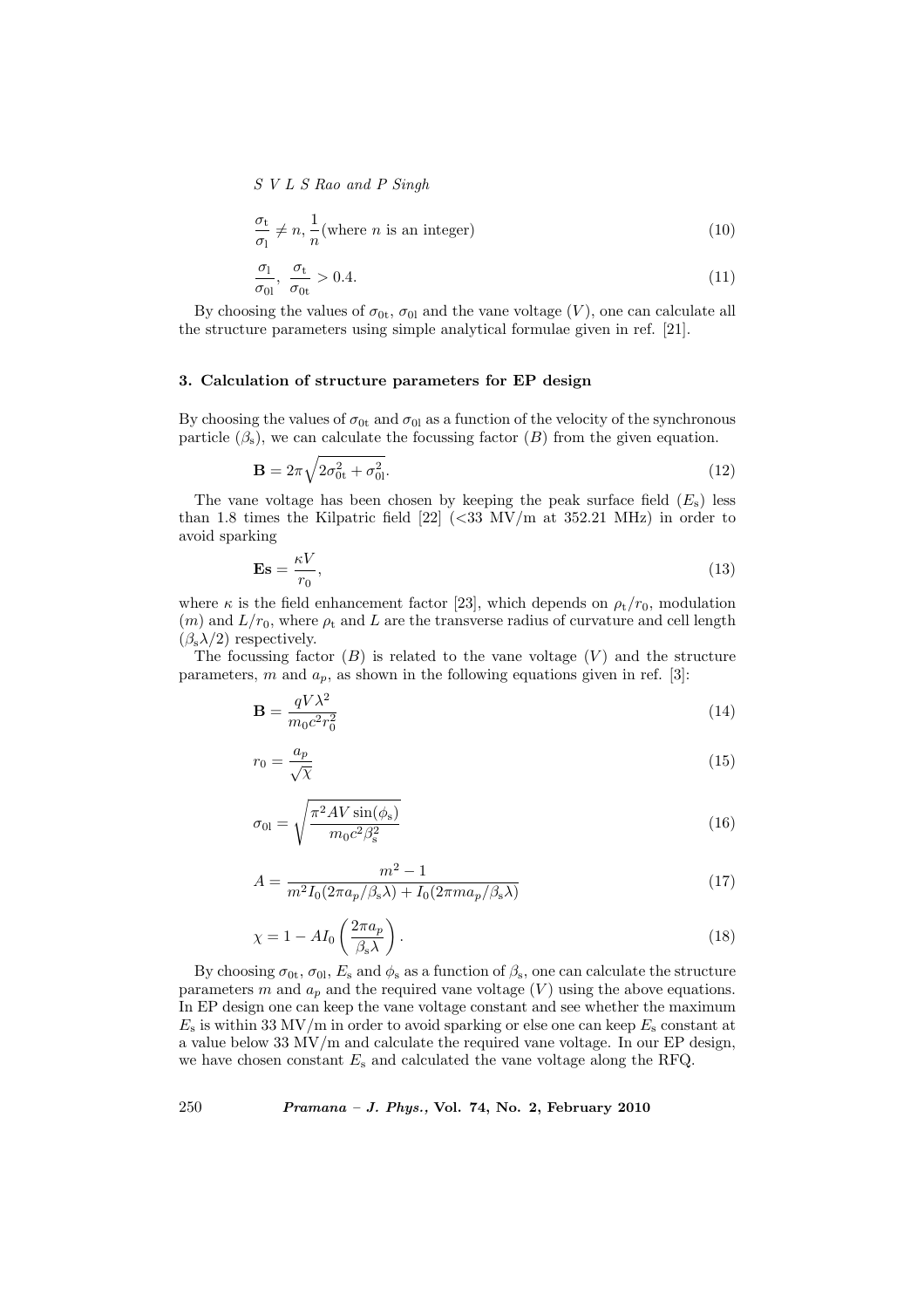

Design studies of a high-current RFQ for ADS programme

Figure 1. RFQ parameters along the length for design D1.

## 4. Simulation studies

The beam dynamics has been done using the computer codes LIDOS [24] and TOUTATIS [25]. We had studied two different designs for our RFQ, based on the conventional method (D1) and EP (D2).

## 4.1 Design (D1)

In this design we have made some modifications in SH and AC sections of the RFQ, in order to reduce the concentration of the beam loss in a small region. In the SH section the focussing factor  $(B)$  is increased from a lower value at the input to the maximum, kept constant at the maximum value in the GB section and again reduced in the AC section. A lower value of  $B$  at the beginning of the SH section of the RFQ is prefered since it reduces the space-charge effects at the injection which is very important for high-current RFQ. This leads to achieve a good input match. The lower value of  $B$  at the end of the RFQ allows the current independent matching of the beam to the subsequent accelerating structures (DTL).

In the conventional design, where  $B$  is kept constant in the entire RFQ, the maximum beam loss takes place at the end of the GB section where the aperture is minimum. With the variation of  $B$  as shown in figure 1, the beam loss is not confined to a small region, rather it is distributed along the RFQ.

## 4.2 EP design (D2)

The overall length of the RFQ will depend mainly on the choice of EP ratio. In this design, we have taken the EP ratio to be 1.44 and chosen the value of  $\sigma_{0t}$  and σ<sub>0l</sub> as a function of  $\beta_s$  based on the constraints discussed in §2.2. We have varied B and vane voltage  $(V)$  to keep the peak surface field  $E_s$  a constant at 32 MV/m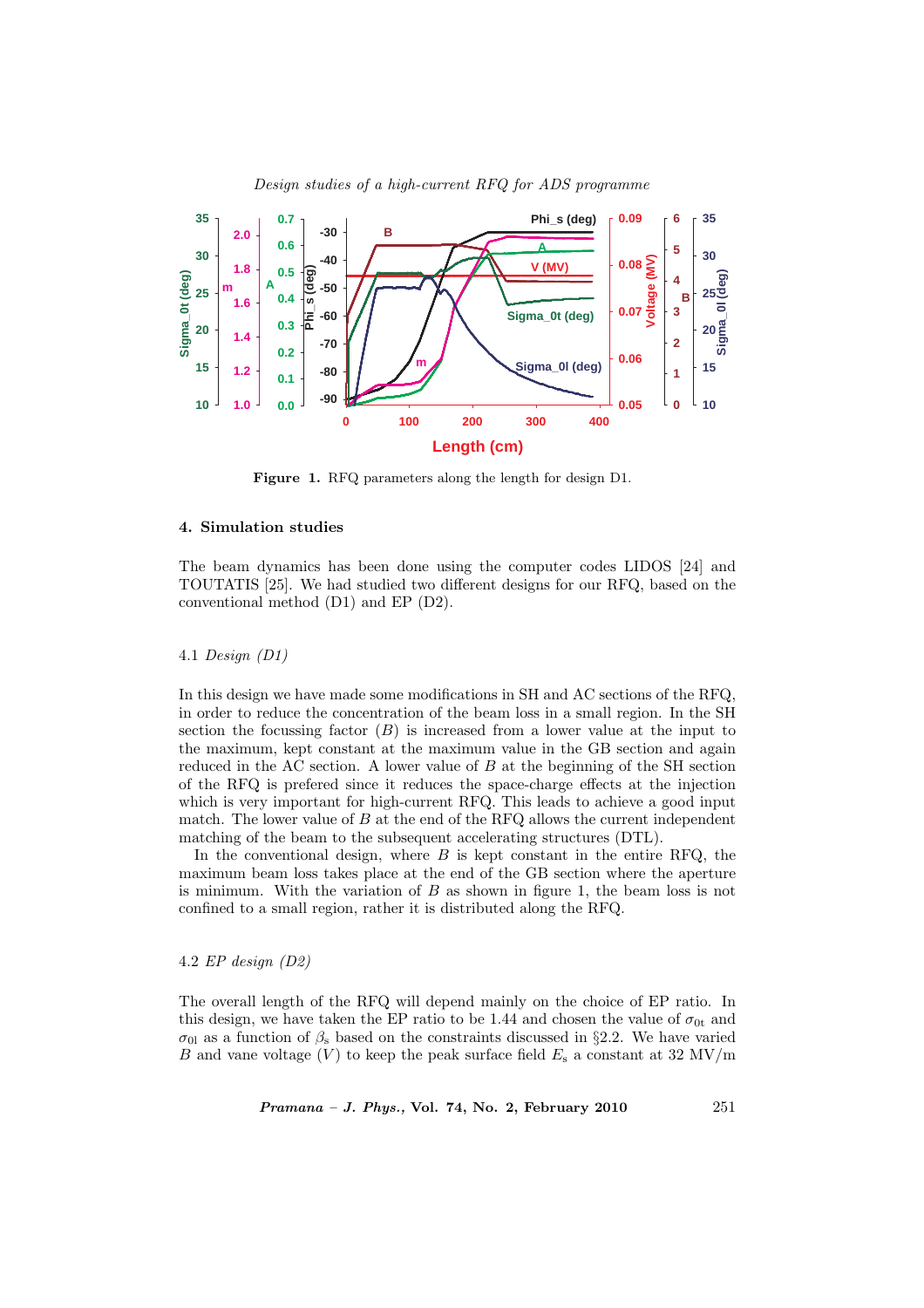Table 1. Parameters of the RFQ.

| D1        | D <sub>2</sub> | Unit          |
|-----------|----------------|---------------|
| $H^+$     | $H^+$          | Proton        |
| 352.21    | 352.21         | <b>MHz</b>    |
| 0.05      | 0.055          | MeV           |
| 3.00      | 3.000          | MeV           |
| 30.00     | 30.000         | mA            |
| 0.02      | 0.02           | $\pi$ cm-mrad |
| 77.7      | $69 - 135$     | kV            |
| 32.89     | 32.83          | MV/m          |
| 50,000    | 50,000         | Particles     |
| 99.24     | 99.66          | $\%$          |
| 99.17     | 99.4           | %             |
| 1.99      | 1.99           |               |
| $3 - 5.2$ | $6.23 - 3.43$  |               |
| 2.13      | 2.27           | MV/m          |
| 3.98      | 4.15           | m             |
|           |                |               |



Figure 2. RFQ parameters along the length for design D2.

all along the RFQ. In order to bring the overall length of the RFQ to around 4 m as in design D1, we have slightly increased the input energy of the beam to 55 keV.

#### 4.3 Simulation results

The input and output parameters of the RFQ are listed in table 1.

The variations of different parameters along the length of the RFQ for both designs are shown in figures 1 and 2.

The transmission and the power deposited (in Watts) due to beam loss along the length of the RFQ for the designs D1 and D2 are shown in figures 3 and 4 respectively.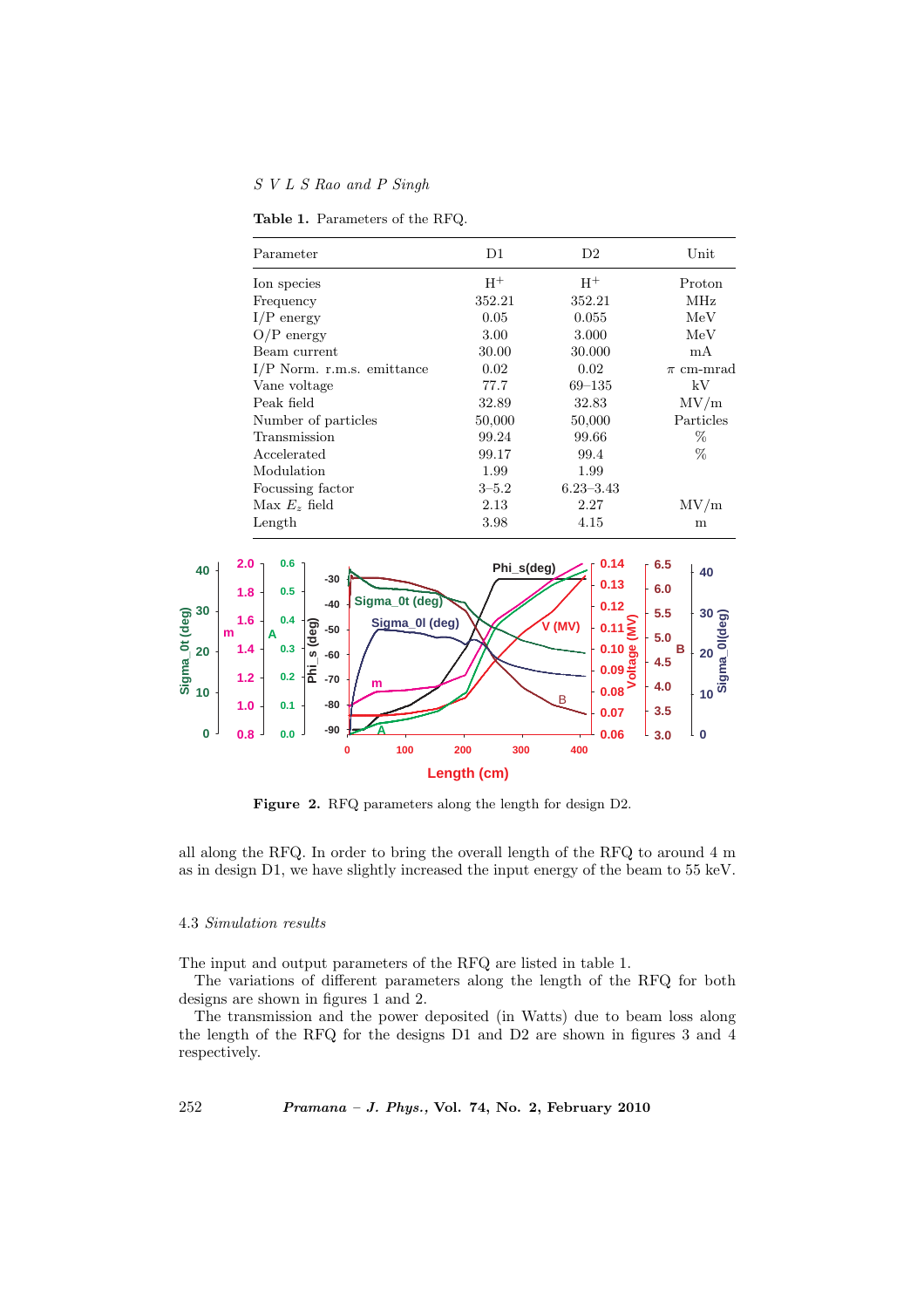



Figure 3. Transmission along the RFQ length for D1 and D2.

Figure 4. Power deposited due to beam loss along the RFQ length for D1 and D2.



Figure 5. Kilpatric factor for design D1 and D2 along the RFQ length.

The variation of the Kilpatric factor along the RFQ length for both D1 and D2 is shown in figure 5. In D2, the Kilpatric factor was kept almost constant in the entire RFQ and as a result there is ramping of the vane voltage.

The variation of the normalized r.m.s. emittance for both D1 and D2 is shown in figure 6.

It is clearly seen that the power deposited due to beam loss  $(<0.3 W$ ) and emittance growth ( $\sim 5\%$ ) are less in design D2, when compared to D1 ((>10 W) and  $(\sim 10\%)$ ). So, the design D2 is favourable from the beam dynamics point of view.

## 5. 2D cavity design

The 2D cavity design has been done using the computer code SUPERFISH [26]. Since the focussing factor  $(B)$  is varied along the length for both D1 and D2 designs,  $r_0$  and also power dissipation vary along the length of the RFQ. The variation of the power dissipation along the RFQ length for both D1 and D2 is shown in figure 7. The total power loss in one quadrant of the RFQ can be calculated as the area under the curve in figure 7. The power dissipation in the RFQ structure for D2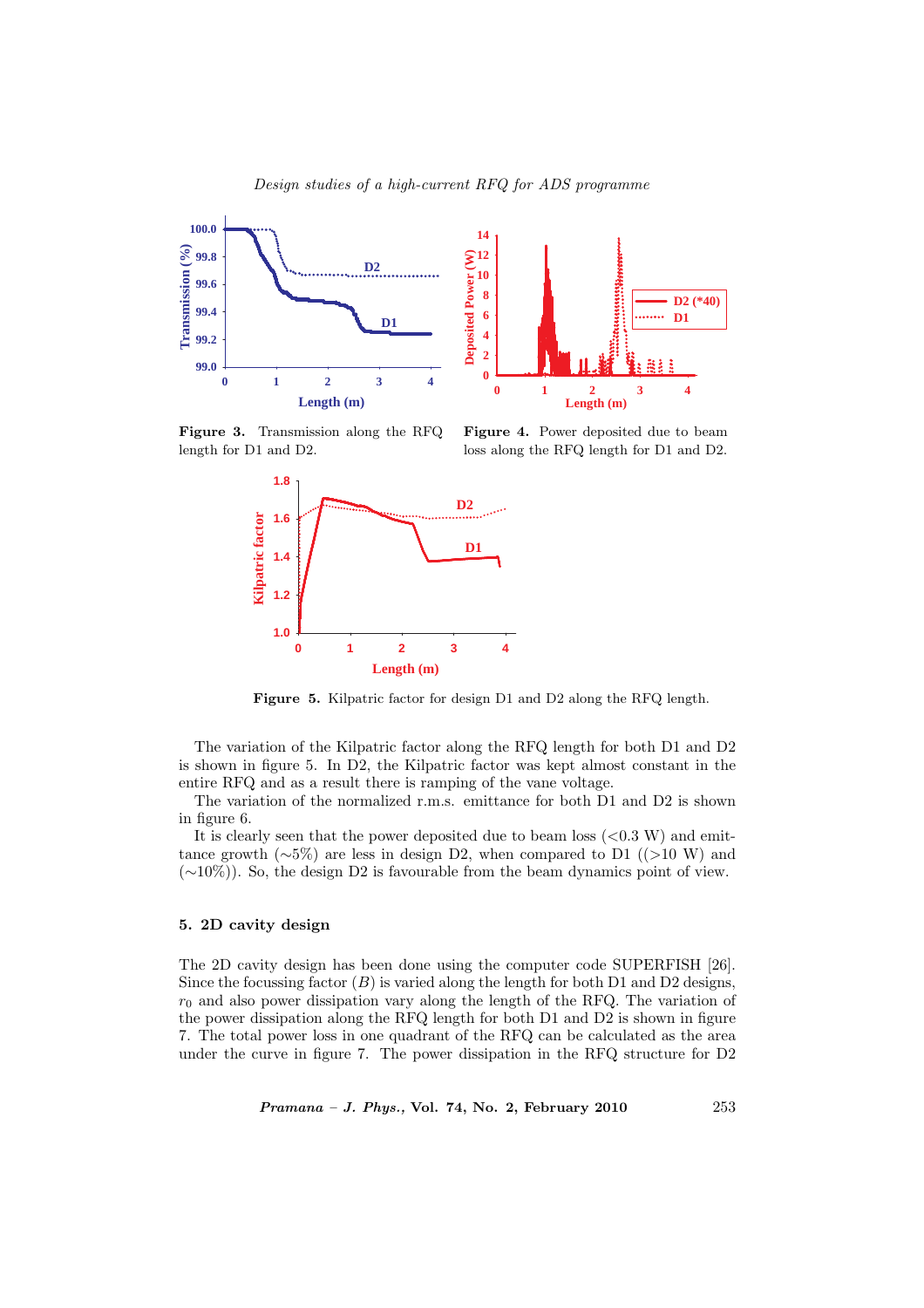S V L S Rao and P Singh



Figure 6. Variation of normalized r.m.s. emittance for D1 and D2 along the RFQ length.



Figure 7. Linear power loss density (W/cm) along the length of RFQ.

Table 2. RF parameters of cavity.

| Parameter                   | Value  | $\operatorname{Unit}$ |
|-----------------------------|--------|-----------------------|
| Quadrupole mode             | 352.21 | <b>MHz</b>            |
| Quality factor $(Q_0)$      | 7600   |                       |
| Beam power                  | 88.5   | kW                    |
| Cu power $(1.3 * SF)$       | 432.5  | kW                    |
| Total RF power $(1.3 * SF)$ | 521    | kW                    |
| Mode separation             | 10.11  | <b>MHz</b>            |

design is almost twice, when compared to D1 design. Since the length of the RFQ is almost same for both the designs, the power loss density is more for design D2. Since the required RF power is much larger in design D2, D1 has an advantage and has been chosen for fabrication. The RF parameters of the RFQ cavity based on the design D1 is shown in table 2, where SF is the power calculated using SUPERFISH program. The detailed 3D design and the sensitivity analysis have therefore been done for design D1.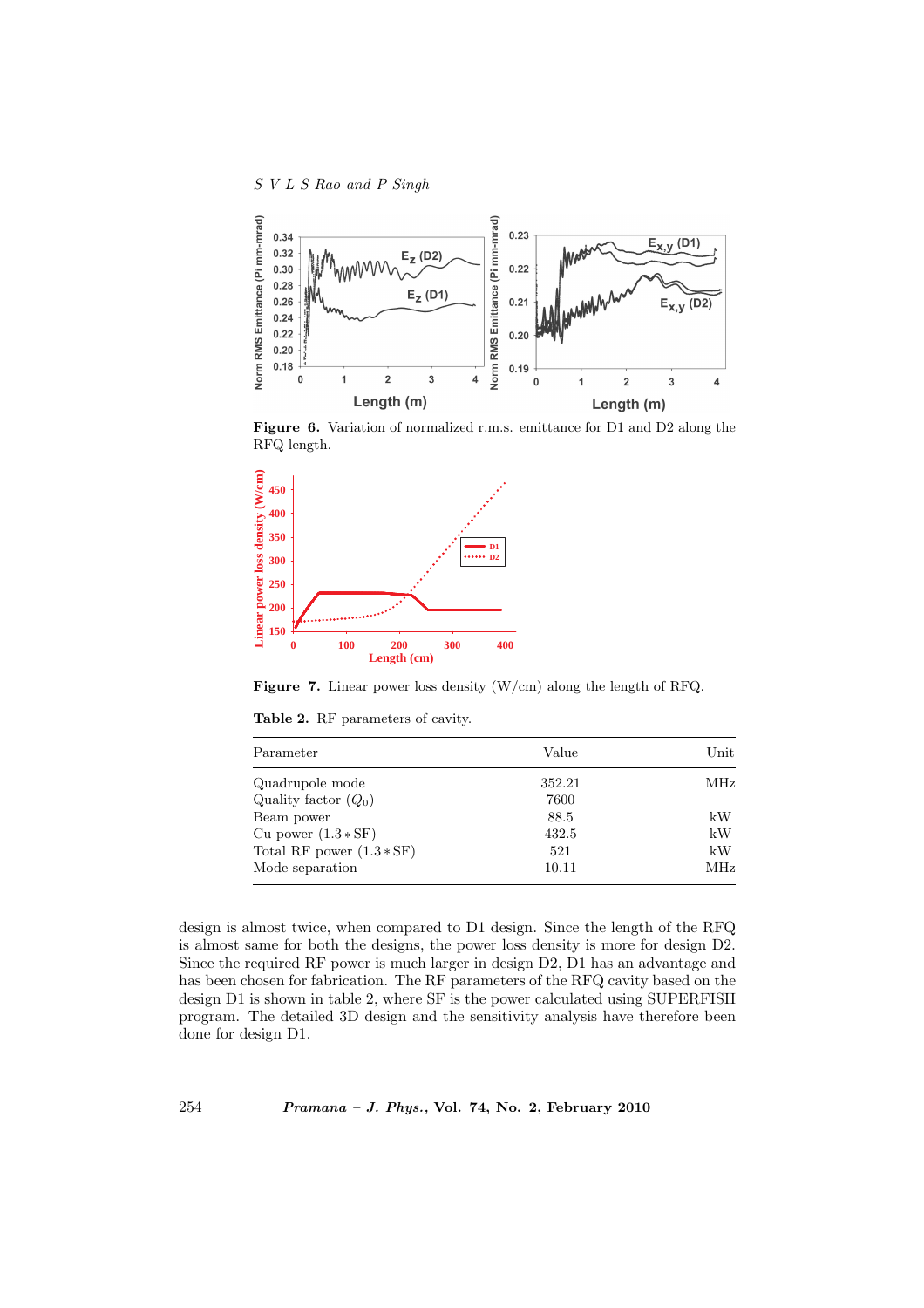Design studies of a high-current RFQ for ADS programme



**Figure 8.** Variation of transmission with input (a)  $\alpha$ , (b)  $\beta$  and (c)  $\varepsilon_t$ .

#### 6. Sensitivity analysis

We have studied the dependence of the transmission of the RFQ as a function of the input beam Twiss–Courant parameters  $(\alpha, \beta)$  and emittance  $(\varepsilon_t)$ . This is shown in figure 8. It is clear from the analysis that the transmission is more sensitive to the input parameter  $\alpha$  (i.e. orientation) of the beam ellipse.

## 7. 3D cavity simulations

To study the effects of the asymmetric features like beginning cell (BC), end cell (EC) and coupling cell (CC) of the RFQ, complete 3D electromagnetic simulations are needed. The computer code SUPERFISH is a two-dimensional code, which cannot be used for structures that are asymmetric, or having asymmetric features. We have used the computer code CST Microwave studio [27] for the complete 3D cavity design. The effects of BC, EC and CC on the quadrupole mode frequencies are extensively studied using transfer matrix theory [28,29].

## 7.1 BC and EC designs

At both ends of an RFQ, undercuts must be performed in the vanes in order to close the magnetic field lines. The vane undercut causes a local mismatch and an unwanted frequency shift. The schematic of the vane undercut is shown in figure 9. In order to tune the BC and EC to the required quadrupolar cross-sectional frequency  $(f_{Q2d})$  the undercut depth  $(d)$  and the thickness  $(t)$  are varied. The optimized parameters of BC and EC are shown in table 3. In order to reduce the computational time, we have modelled only 6.4 cm and 10 cm for BC and EC respectively. A resonant cavity made by different elements (like main body and the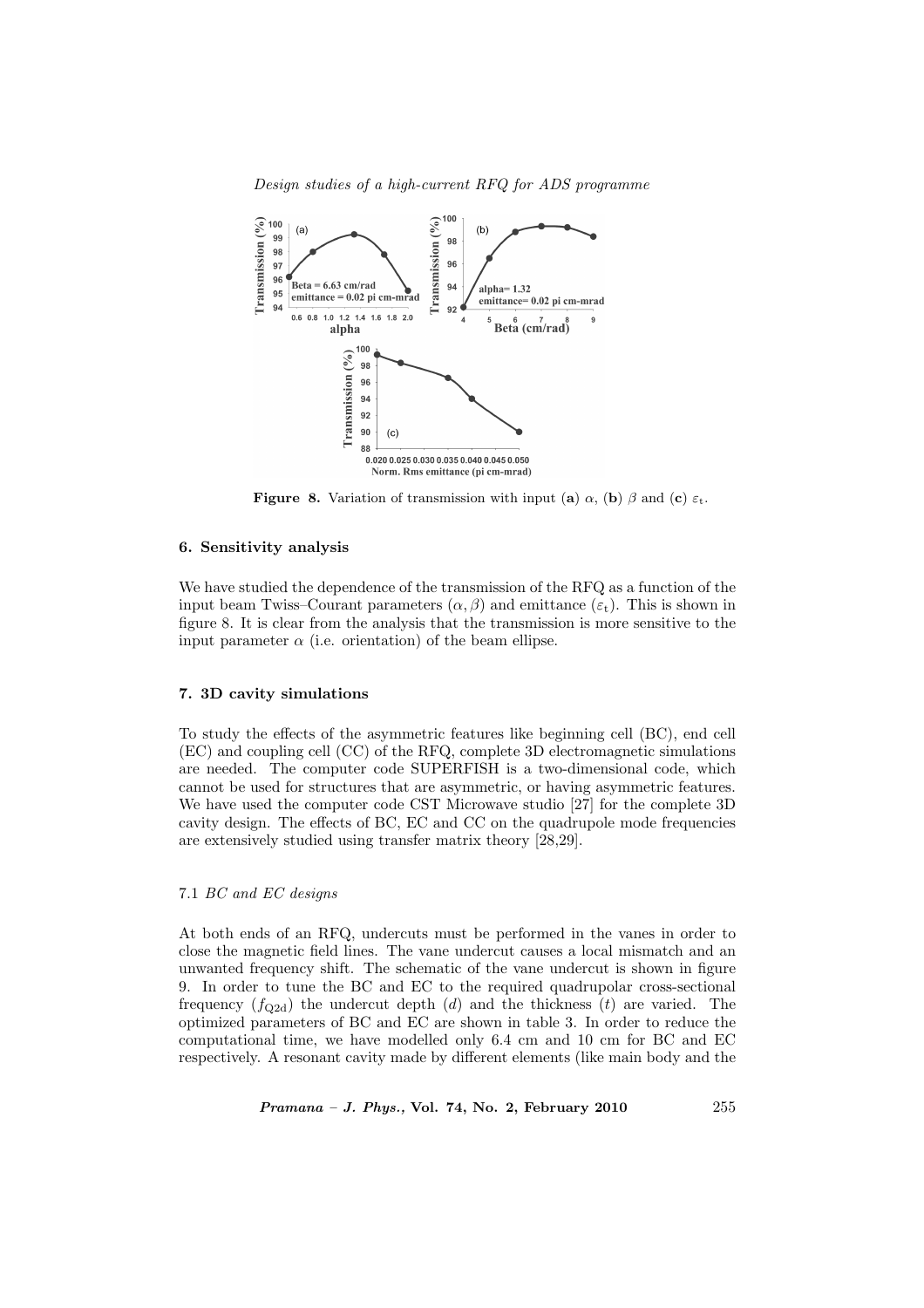S V L S Rao and P Singh



Figure 9. Schematic of the vane undercut.

|  | <b>Table 3.</b> Parameters of BC and EC. |  |  |
|--|------------------------------------------|--|--|
|--|------------------------------------------|--|--|

| Parameters     | BС                | EС               |
|----------------|-------------------|------------------|
| Height $(h1)$  | 4 cm              | $3.8 \text{ cm}$ |
| Height $(h2)$  | $6 \text{ cm}$    | $6 \text{ cm}$   |
| Vane gap $(g)$ | $0.875$ cm        | $1.037$ cm       |
| Depth $(d)$    | $4.4 \text{ cm}$  | $5.392$ cm       |
| Height $(h3)$  | $4.5 \text{ cm}$  | $4.8 \text{ cm}$ |
| Thickness (t)  | $0.16 \text{ cm}$ | $0.23$ cm        |

end cells) having slightly different resonant frequencies, will resonate at a frequency obtained by averaging the single element frequencies, weighted by the amount of energy stored in each element [30,31]. If the resonant frequencies of the BC, EC and ideal RFQ cavities are  $f_{BC}$ ,  $f_{EC}$  and  $f_{Q2d}$  then the frequencies of the real RFQ (with beginning and end cells) is given by

$$
f_{\text{realRFQ}} \sim \frac{f_{\text{BC}} l_{\text{BC}} + f_{\text{Q2}} l_{\text{RFQ}} l_{\text{RFQ}} + f_{\text{EC}} l_{\text{EC}}}{L}.
$$
 (19)

If BC and EC are tuned exactly to  $f_{\rm Q2d}$ , then the RFQ with undercuts will resonate at  $f_{\rm O2d}$ . Moreover, the dipole mode frequency for the RFQ with undercuts increases and comes closer to the quadrupole mode frequency, since undercuts are tuned to the quadrupole mode. The dipole mode frequency for the ideal RFQ ( $f_{d2d}$ ) without undercuts (i.e., open at both ends) is 342.1 MHz and it was observed from the simulations that the dipole mode frequency for the real RFQ  $(f_d)$  with undercuts was 345.2 MHz.

## 7.2 Coupling cell design

A single segment of 4 m long RFQ will be very unstable because the longitudinal higher-order modes (HOMs) are very close in frequency from the accelerating mode. The cavity was therefore split into two 2-m-long segments, and followed the LEDA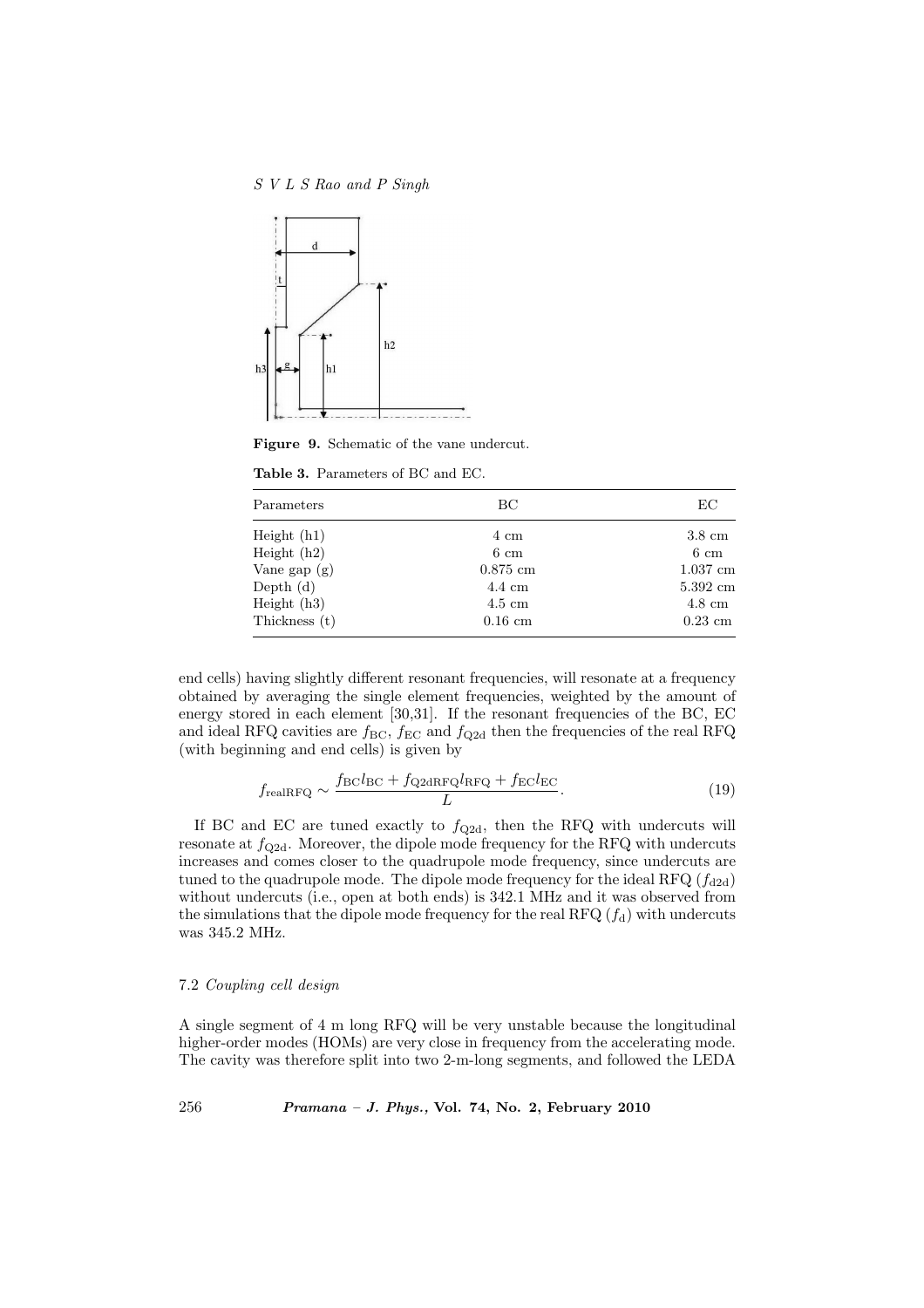

Design studies of a high-current RFQ for ADS programme

Figure 10. Schematic of the coupling cell.



Figure 11. Variation of mode frequencies with gap.

resonant coupling technique [32]. The principle is to make the structure insensitive to the perturbations, which is similar to the  $\pi/2$  structure in coupled cavity Linacs (CCL), in which the inferior and superior modes are equally spaced in frequency from the operating mode. To design the CC gap [33], the 4-m-long RFQ with a symmetry exactly at the centre of the CC gap was modelled. The schematic of the coupling cell (CC) is shown in figure 10.

The variation of the mode frequencies with gap is shown in figure 11. It was observed that the inferior and superior modes are separated equally from the operating mode for a gap of 1.3 mm. The cell parameters have therefore been optimized with a gap value of 1.3 mm.

### 8. Summary

We have designed a 3 MeV, 30 mA RFQ using two different methods (conventional and EP). It is seen from the beam dynamics studies that in design D2 (EP) the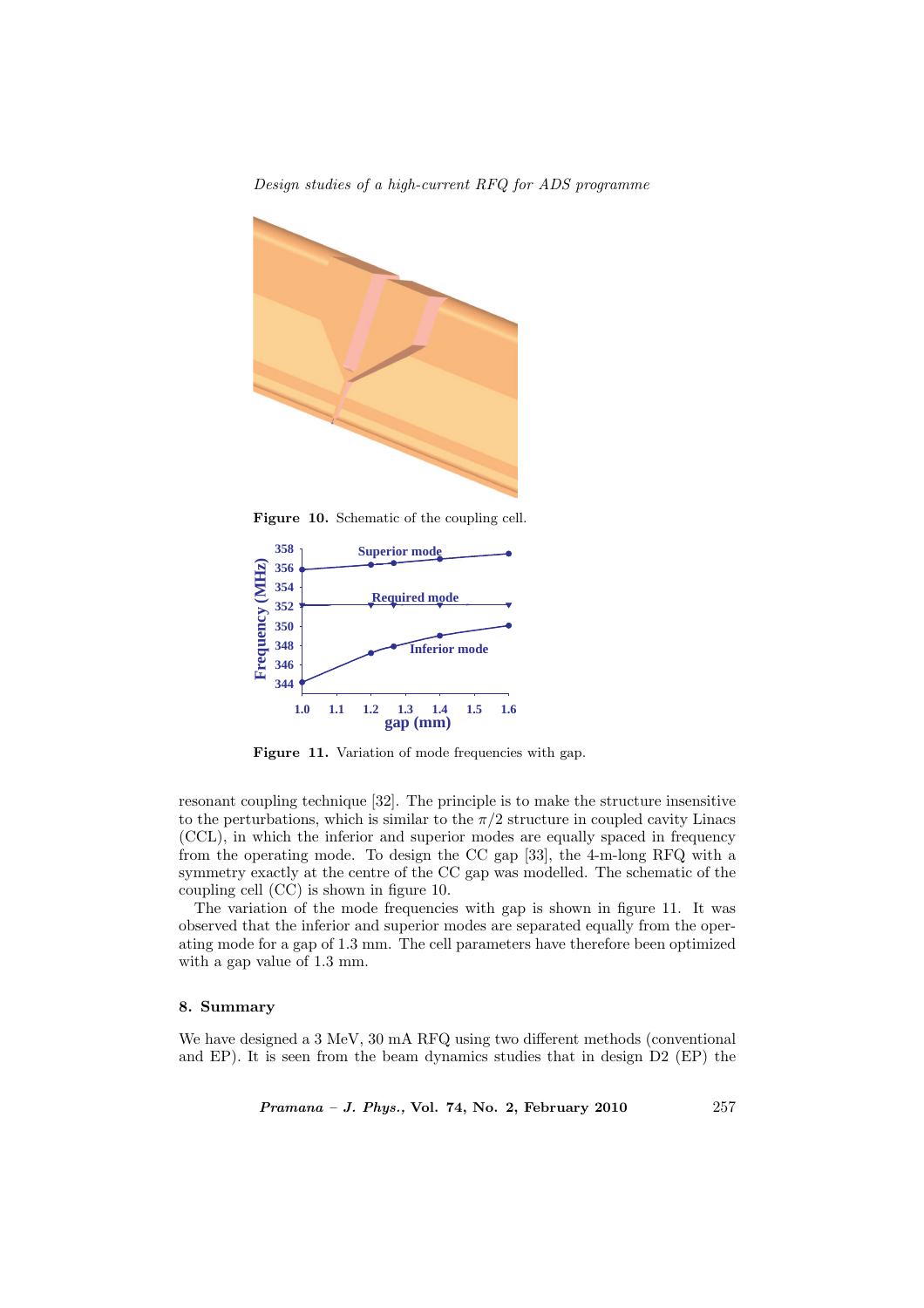power deposited due to beam loss and emittance growth is less, whereas from the cavity simulation results, the design D1 (conventional) is preferable, since the RF power dissipation is almost half when compared to D2. From the fabrication point of view also the design D1 is preferable since  $\rho_t$  is constant. Therefore, we have planned to follow the design D1 for the fabrication of a prototype RFQ and the detailed sensitivity analysis and 3D simulations of the cavity have been done for this design (D1). Based on these studies the fabrication of prototype RFQ have been started.

#### Acknowledgements

The authors thank Drs V C Sahni, S Kailas and R K Choudhury for their keen interest in the project. They also thank Dr R Duperrier for providing the TOUTATIS code and Rajni Pande and Shweta Roy for fruitful discussions.

#### References

- [1] I M Kapchinskiy and V A Tepliakov, Prib. Tekh. Eksp. 2, 19 (1970)
- [2] John W Staples, AIP Conf. Proc. 249, 1483 (1992)
- [3] M Weiss, Radiofrequency quadrupole, Proc. CAS (Aarhus, Denmark, 1986); CERN 87-10 (1987)
- [4] A Schempp, Radiofrequency quadrupole, CERN-92-03, 1992, p. 522
- [5] J Vervier (GANIL): EURISOL, Preliminary design study of the next-generation European ISOL radioactive nuclear beam facility, Contract Number HPRI-1999-CT-50001
- [6] A Chakrabarti, J. Nucl. Particle Phys. 24, 1361 (1998)
- [7] H Nifenecker, O Maplan and S David, Accelerator-driven subcritical reactors, Institute of Physics, Series in fundamental and applied nuclear physics
- [8] National Spallation Neutron Source, NSNS/CDR-2/VI, May 1997
- [9] P Singh, Status of the LEHIPA project at BARC, InPAC-2006, p. 50
- [10] K R Crandall, R H Stokes and T P Wangler, RF Quadrupole beam dynamics design studies, Proceedings of 1979 Linear Accelerator Conference (Brookhaven National Laboratory, Upton, NY, 1980), BNL-51134, p. 205; LANL Manual of RFQ design codes (Los Alamos National Laboratory Report LA-UR-96-1836 (revised February 12, 1997)
- [11] X Q Yan et al, Nucl. Instrum. Methods in Phys. Res. **A554**, 132 (2005)
- [12] X Q Yan et al, Nucl. Instrum. Methods in Phys. Res. A577, 402 (2007)
- [13] Chuan Zhang et al, Nucl. Instrum. Methods in Phys. Res. A586, 153 (2008)
- [14] R A Jameson et al, Scaling and optimization in high-intensity linear accelerators, LA-CP-91-272, Los Alamos National Laboratory, July 1991 (introduction of LINACS design code)
- [15] R A Jameson, An approach to fundamental study of beam loss minimization, edited by Y K Batygin, AIP Conference Proceedings 480, Space Charge Dominated Beam Physics for Heavy Ion Fusion, Saitama, Japan, 1998
- [16] T P Wangler, Principles of RF linear accelerators (Wiley, New York, 1998)
- [17] R A Jameson, IEEE Trans. Nucl. Sci. NS-28, 2408 (1981)
- [18] I Hofmann, Equipartitioning and halo due to anisotropy, Proc. 1997 Part. Accel. Conf.